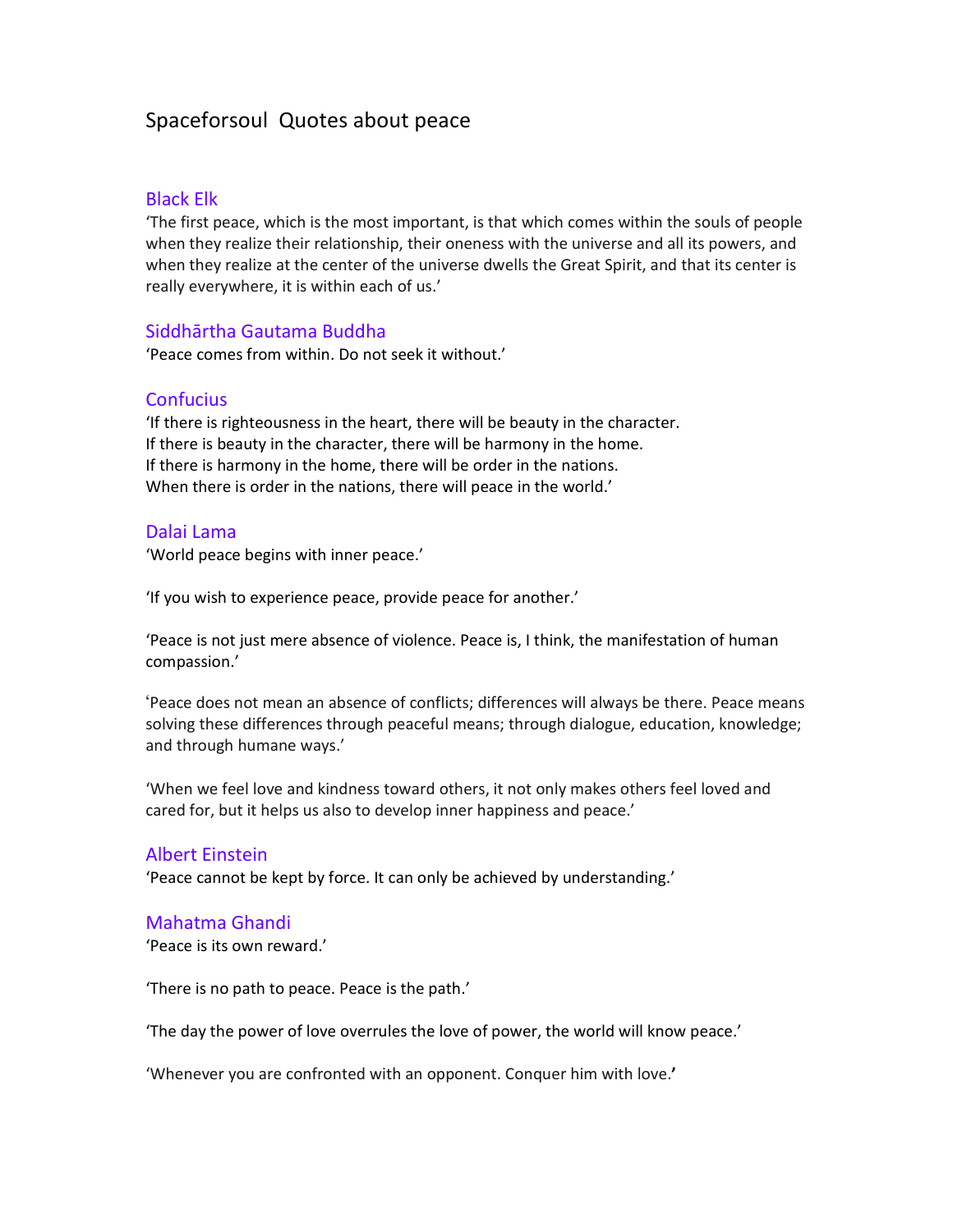# Elizabeth Gilbert

'Imagine that the universe is a great spinning engine. You want to stay near the core of the thing - right in the hub of the wheel - not out at the edges where all the wild whirling takes place, where you can get frayed and crazy. The hub of calmness - that's your heart. That's where God lives within you. So stop looking for answers in the world. Just keep coming back to that center and you'll always find peace.'

### Thich Nhat Hahn

Peace is present right here and now, in ourselves and in everything we do and see. Every breath we take, every step we take, can be filled with peace, joy, and serenity. The question is whether or not we are in touch with it. We need only to be awake, alive in the present moment.'

'We often think of peace as the absence of war, that if powerful countries would reduce their weapon arsenals, we could have peace. But if we look deeply into the weapons, we see our own minds- our own prejudices, fears and ignorance. Even if we transport all the bombs to the moon, the roots of war and the roots of bombs are still there, in our hearts and minds, and sooner or later we will make new bombs. To work for peace is to uproot war from ourselves and from the hearts of men and women.**'** 

# Kelsang Gyatso

'Without inner peace, outer peace is impossible.'

### John Paul 11

'Do not be afraid to take a chance on peace, to teach peace, to live peace...Peace will be the last word of history.'

# Martin Luther King

'We must see that peace represents a sweeter music, a cosmic melody, that is far superior to the discords of war.'

'Returning violence for violence multiplies violence, adding deeper darkness to a night already devoid of stars... Hate cannot drive out hate: only love can do that.'

#### Thomas Merton

'Instead of hating the people you think are war-makers, hate the appetites and disorder in your own soul, which are the causes of war. If you love peace, then hate injustice, hate tyranny, hate greed - but hate these things in yourself, not in another.'

'Peace demands the most heroic labor and the most difficult sacrifice. It demands greater heroism than war. It demands greater fidelity to the truth and a much more perfect purity of conscience.'

#### John O'Donohue

'Let there be an opening into the quiet that lies beneath the chaos, where you find the peace you did not think possible and see what shimmers within the storm.'